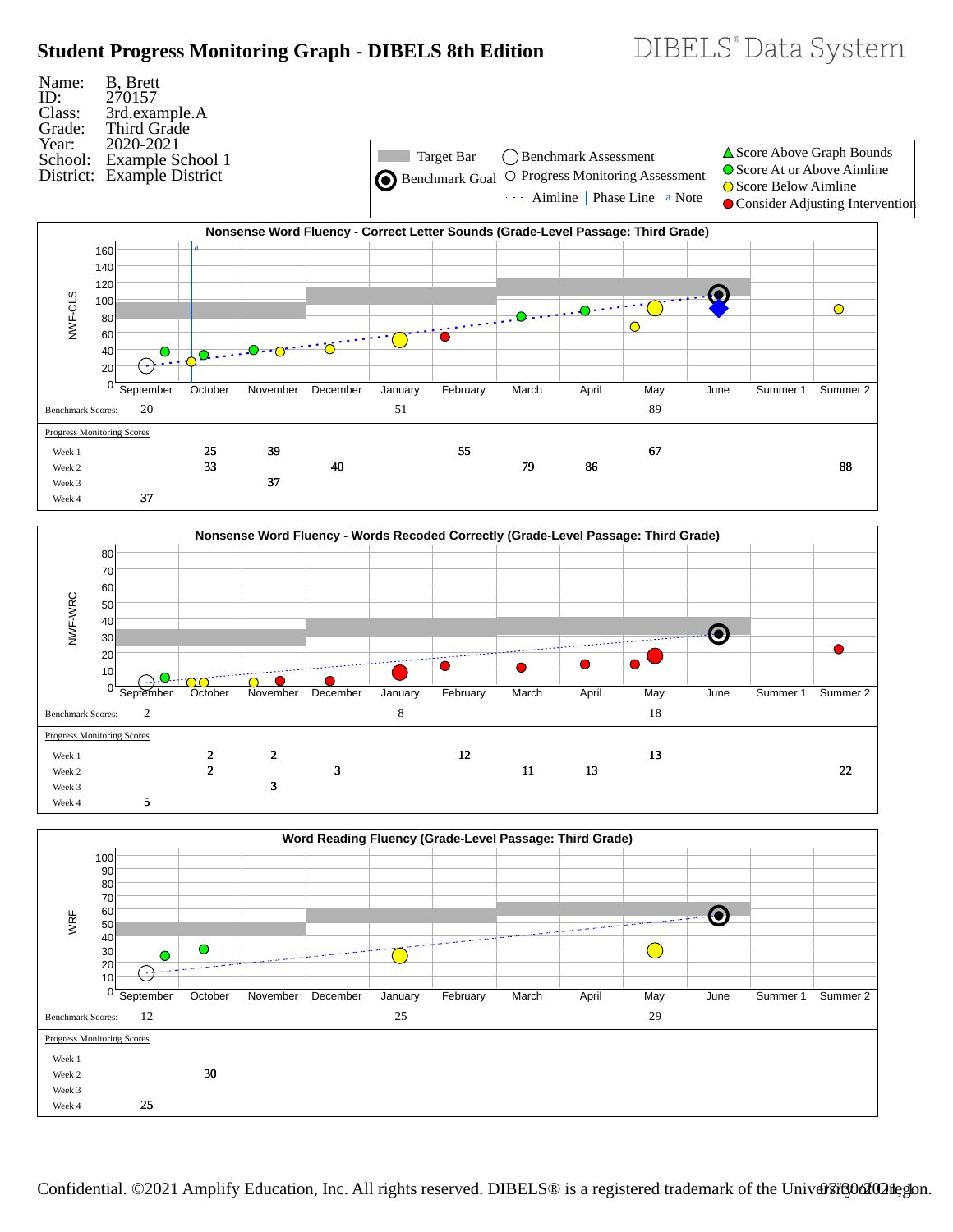# **Student Progress Monitoring Graph - DIBELS 8th Edition**